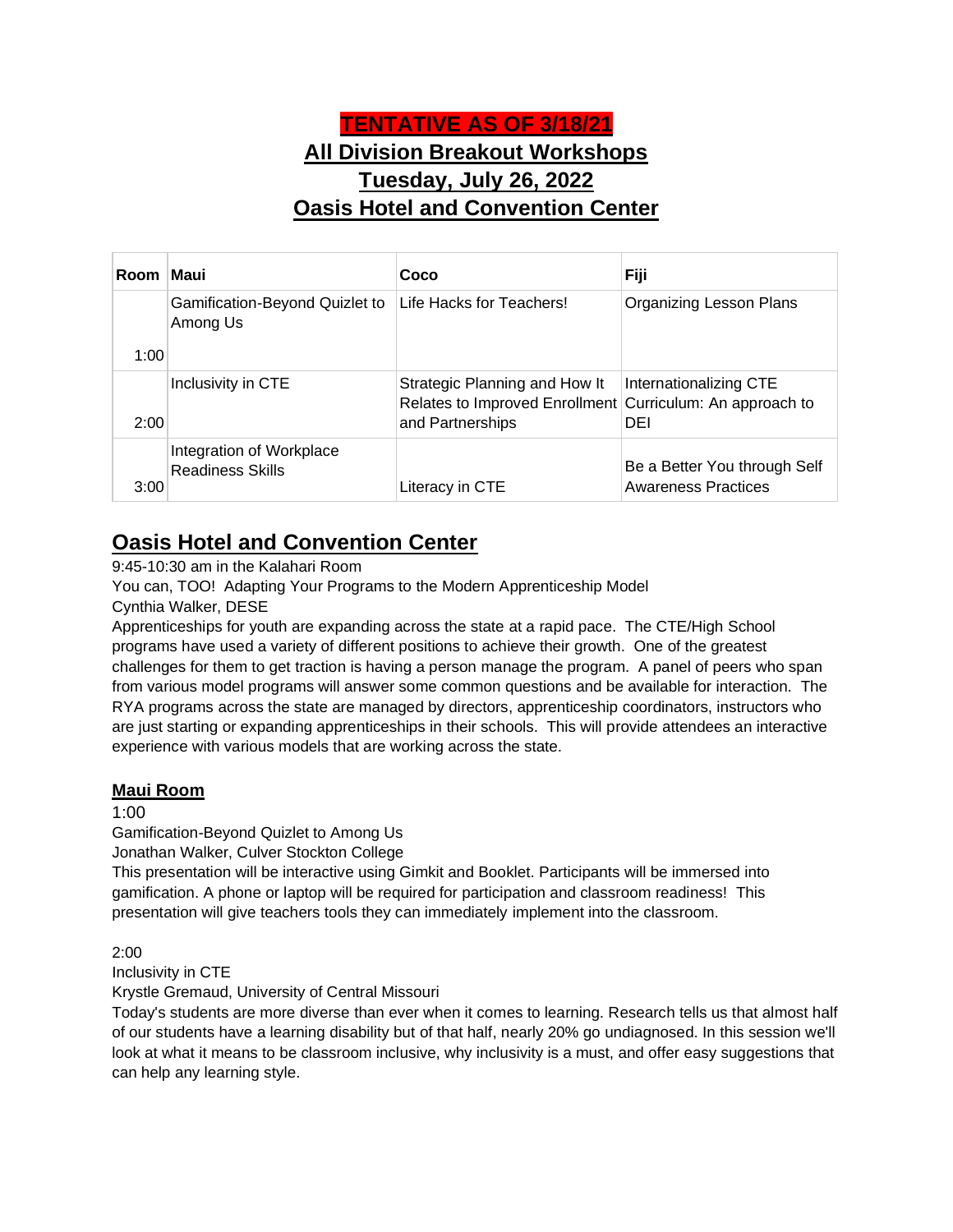Integration of Workplace Readiness Skills Kelli Englebrecht, DESE

We realize there is a current workplace challenge. Industry can not find qualified employees. They are begging for workers who are equipped with technical skills and workplace readiness skills. Learn what essential workplace elements are important to industry and learn classroom strategies that will give your students the edge in todays market. The SkillsUSA Framework will be used as the base for this session.

## **Coco Room**

1:00

Life Hacks for Teachers!

KA'sandra Leer, Crowder College

CTE classrooms are busy, hectic, and overflowing with equipment. CTE classrooms have a propensity to contain more tools, gear, and gadgets than there is space available. This presentation will demonstrate quick, simple, cheap ideas to assist with creating more workspace with little hassle. You don't have to be creative or crafty to turn your classroom into comfortable, manageable learning environment.

2:00

Strategic Planning and How It Relates to Improved Enrollment and Partnerships Brian Noller and Jeff Green, Northland Career Center

This session will be a look at how Northland Career Center has utilized strategic planning to continuously improve and build partnerships to help our students, our facility, and future plans. This process started approximately 10 years ago and continually evolves each year. See how this intentional planning and process has helped our enrollment and build partnerships with our students, parents, schools, districts, and community. We will also share how marketing played an important role in our success.

3:00

Literacy in CTE

Catherine Mayberry, Montgomery County Middle School

"But I am NOT a reading teacher!" Are these words you have found yourself thinking when asked how you are including literacy in your career and technical classroom? In this session we will learn about how increasing literacy in our content areas can positively impact students and explore a variety of engaging and impact strategies that can be integrated into your CTE curriculum.

# **Fiji Room**

1:00

Organizing Lesson Plans

Amy Harkey, Purdy High School

Planbook, Erin Condren, template from Teachers Pay Teachers….which do you use to keep yourself organized week to week? There's no true and tried way that fits everyone, but this session will have some tips for helping you in our digital world. Unit planning, weekly planning and substitute plans across all content areas will be included.

2:00

Internationalizing CTE Curriculum: An approach to DEI Michelle Conrad and Larae Watkins, University of Central Missouri Educators need to ensure that ALL students have the opportunity to participate in high-quality CTE programs. Finding ways to internationalize CTE curriculum for the global economy can become a

3:00